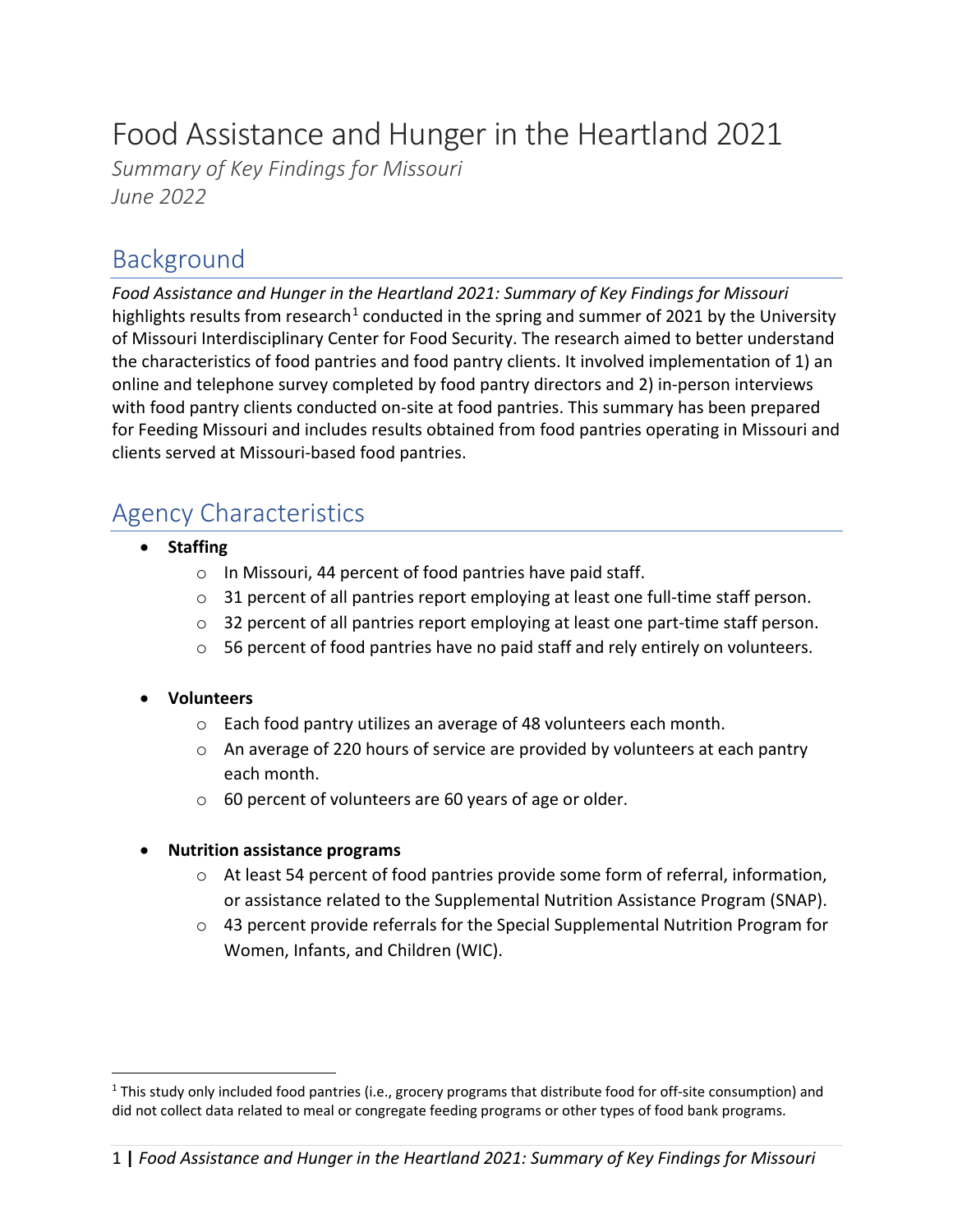## Client Counts & Impact of Covid-19

- **Client counts**
	- $\circ$  Food pantries vary greatly in terms of the number of households they serve. An average food pantry serves 229 unduplicated (unique) households or 316 duplicated households each month.
	- o Unduplicated count: Within the Feeding Missouri network, 392,368 unduplicated (unique) clients are served in an average month and 653,061 are served annually. An estimated 136,113 unduplicated households are served in a typical month and 216,964 are served annually.
	- $\circ$  Duplicated count: Within the Feeding Missouri network, clients are reached 468,895 times in an average month and 5,626,734 annually. Households are reached 160,371 times in a typical month and 1,924,456 annually.
- **Changes in client counts** 
	- o 53 percent of pantries report serving more clients in 2021 compared to 2020.
	- o 25 percent report serving fewer clients compared to 2020.
- **Impact of Covid-19**
	- $\circ$  66 percent of pantries were serving more people who were impacted by Covid-19 in 2021 compared to 2020 (e.g., from business closures, layoffs).
	- $\circ$  83 percent of pantries changed the way they distributed food (e.g., changing to drive-thru distribution).

## Client & Household Characteristics

- **Household composition**
	- o 42 percent of all households have a least one adult over the age of 65.
	- o 41 percent have at least one child under 18 years of age.
	- $\circ$  18 percent have at least one child under six years of age.
	- o 20 percent of households with children are headed by a single adult.

#### • **Client demographics**

- o In Missouri, 66 percent of client respondents identify as Caucasian/White.
- o 19 percent identify as African American/Black.
- o 7 percent identify as Hispanic/Latino/Latina/Latinx.
- o 69 percent of respondents identify as a woman.
- $\circ$  Approximately 7 percent of clients live in temporary housing or are houseless.
- o 81 percent have a high-school degree or higher level of education.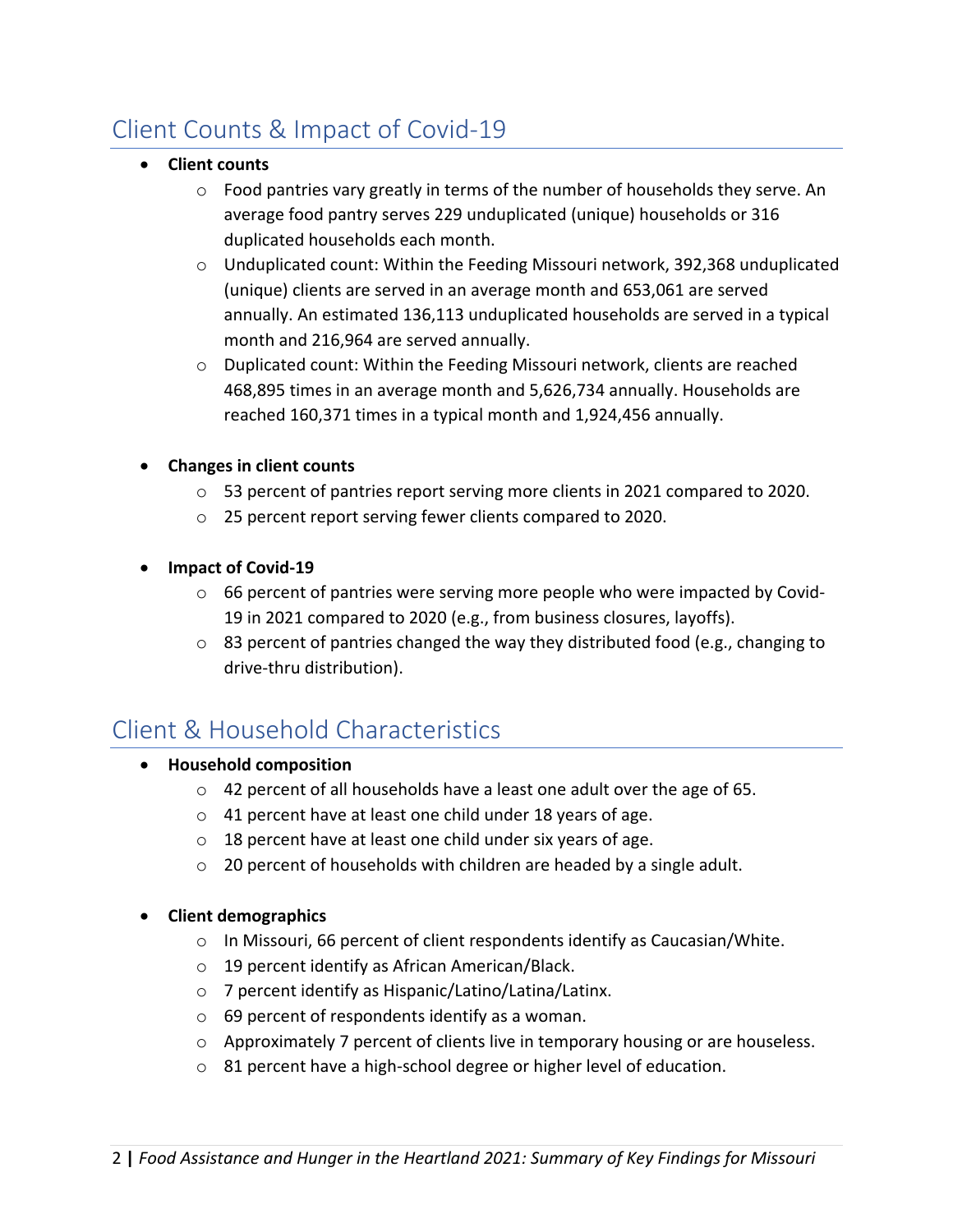- **Veteran status**
	- $\circ$  17 percent of households include someone who previously served in the U.S. Armed Forces, Reserves, or National Guard.

#### • **Employment and income**

- o 48 percent of households have at least one working adult.
- o 28 percent of all households have a member who is working full-time.
- o 54 percent of all households make \$15,000 or less per year.

#### • **Food pantry use**

- $\circ$  50 percent of households used a food pantry more than once a month in the summer of 2021.
- o 44 percent of households used a pantry every month during the past year.
- o 50 percent reported using a food pantry for more than two years.
- o 54percent of households get at least half of the food they consume in a typical month from a food pantry.

#### • **Food security**

- o 70 percent of households experience food insecurity.
- $\circ$  36 percent experience very low food security (indicated by disrupted eating patterns and reduced food intake).
- o 34 percent experience low food security (indicated by reduced quality, variety, and desirability of diet).
- $\circ$  30 percent experience marginal food security (indicated by anxiety over food sufficiency).

#### • **SNAP eligibility and use**

- o 77 percent of households have incomes making them eligible for SNAP.
- $\circ$  Only 41 percent of client households have used SNAP in the previous year.

#### • **Use of child nutrition assistance programs**

- $\circ$  29 percent of households with children 5 and under used WIC in the previous year.
- $\circ$  57 percent of households with children under 18 participate in free or reducedprice breakfast or lunch.